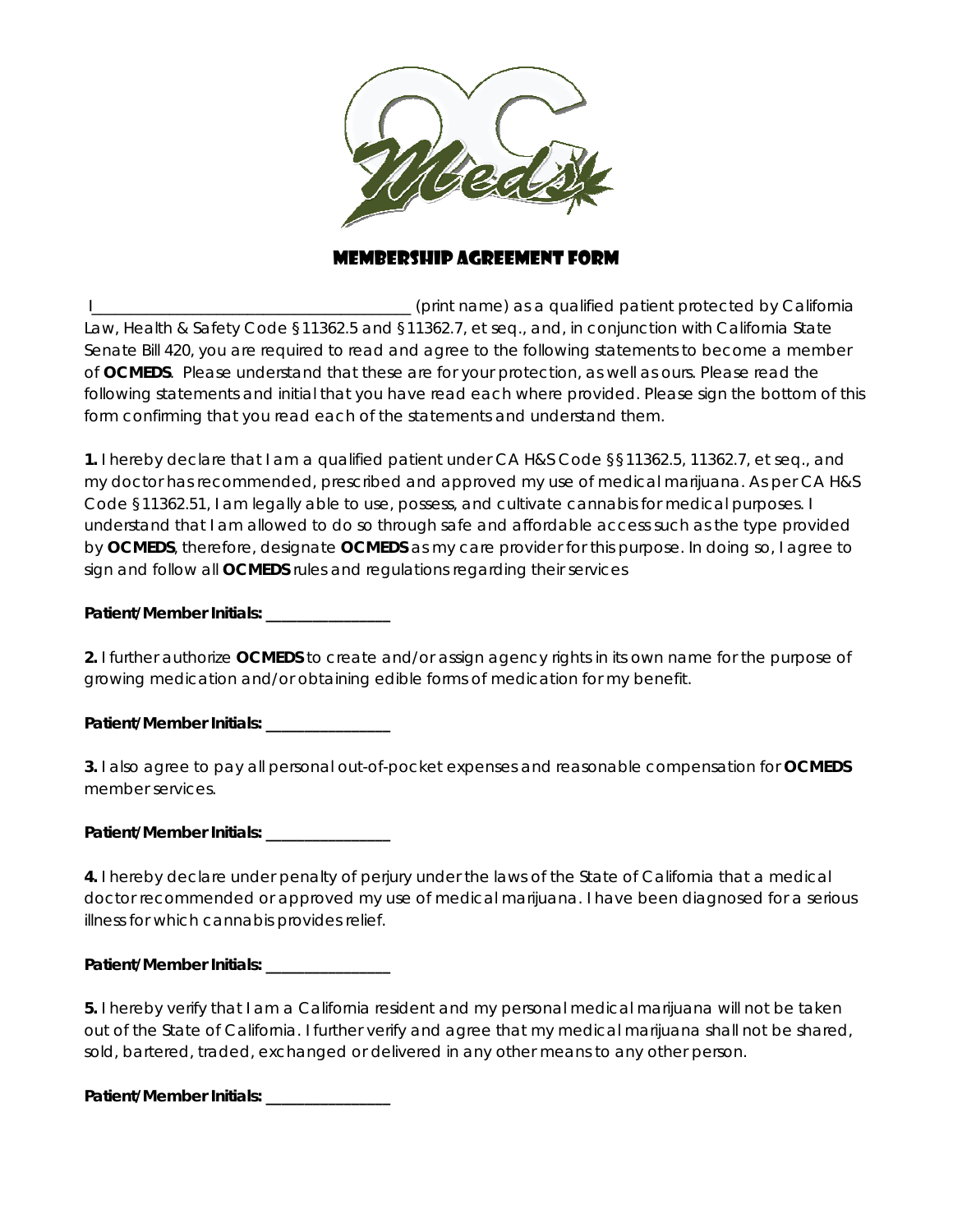**6.** I hereby declare and understand that my contributions to **OCMEDS** for and through prescribed medicinal products I may acquire from **OCMEDS** are used to ensure the continued operation **OCMEDS**  and that any said transaction in no way constitutes a commercial promotion or sale of any item.

# **Patient/Member Initials: \_\_\_\_\_\_\_\_\_\_\_\_\_\_\_\_**

**7.** As a member, I hereby agree, appoint and designate **OCMEDS**, and their representatives, as my true and lawful agents for the limited purpose of assisting me in obtaining my legally prescribed medicinal marijuana. I understand that this means **OCMEDS** will be required to purchase, possess, transport and distribute my medication to me as prescribed by my physician and I grant them the limited authority to do so. I further authorize **OCMEDS** to share their primary caregiver status of my person in order to enter into contracts to obtain and/or allow growth/preparation of medication and edibles for my benefit.

### **Patient/Member Initials: \_\_\_\_\_\_\_\_\_\_\_\_\_\_\_\_**

**8.** As a member, I understand that **OCMEDS** has other members with similar Membership Agreements. I hereby authorize **OCMEDS** to jointly possess the medical marijuana as described under this Agreement jointly with other **OCMEDS** members under similar Membership Agreements. I agree the medicinal marijuana possessed by **OCMEDS** at any time is the collective property of every patient who is also under this Membership Agreement and the care of **OCMEDS**.

### **Patient/Member Initials: \_\_\_\_\_\_\_\_\_\_\_\_\_\_\_\_**

**9.** I agree to provide **OCMEDS** with all changes in my contact information, diagnosis, or primary physician immediately.

Patient/Member Initials: **\_\_\_\_\_\_\_\_\_\_\_\_\_** 

I, (**print clearly**)\_\_\_\_\_\_\_\_\_\_\_\_\_\_\_\_\_\_\_\_\_\_\_\_\_\_\_\_\_\_\_\_\_\_\_\_\_\_\_\_\_\_\_\_\_\_\_\_\_\_\_\_\_\_\_\_\_\_\_\_\_, hereby consent to the benefits provided by **OCMEDS**. I understand that the **OCMEDS** has made no efforts in encouraging me to produce or use any substances for my medical condition. I have been informed by an authorized representative of **OCMEDS** that I should continue to seek professional medical advice prior to and during my use of any cannabis product I may acquire through **OCMEDS**.

I understand that the **OCMEDS** was organized to fill the necessity of medical cannabis. I further understand that circumstances may require defense of authorization in a court of law and agree to participate in such defense to the extent necessary and practicable. I understand that the **OCMEDS**  reserves the right to refuse service(s) to members.

I affirm that I am above eighteen (21) years of age or have the consent of my parent/guardian, and that I have a medical condition(s) as attested to on my information form.

I understand that my contributions to **OCMEDS**, through products I may acquire from the organization, are used to insure continued operation of the **OCMEDS** and that this transaction, in no way, constitutes commercial promotion.